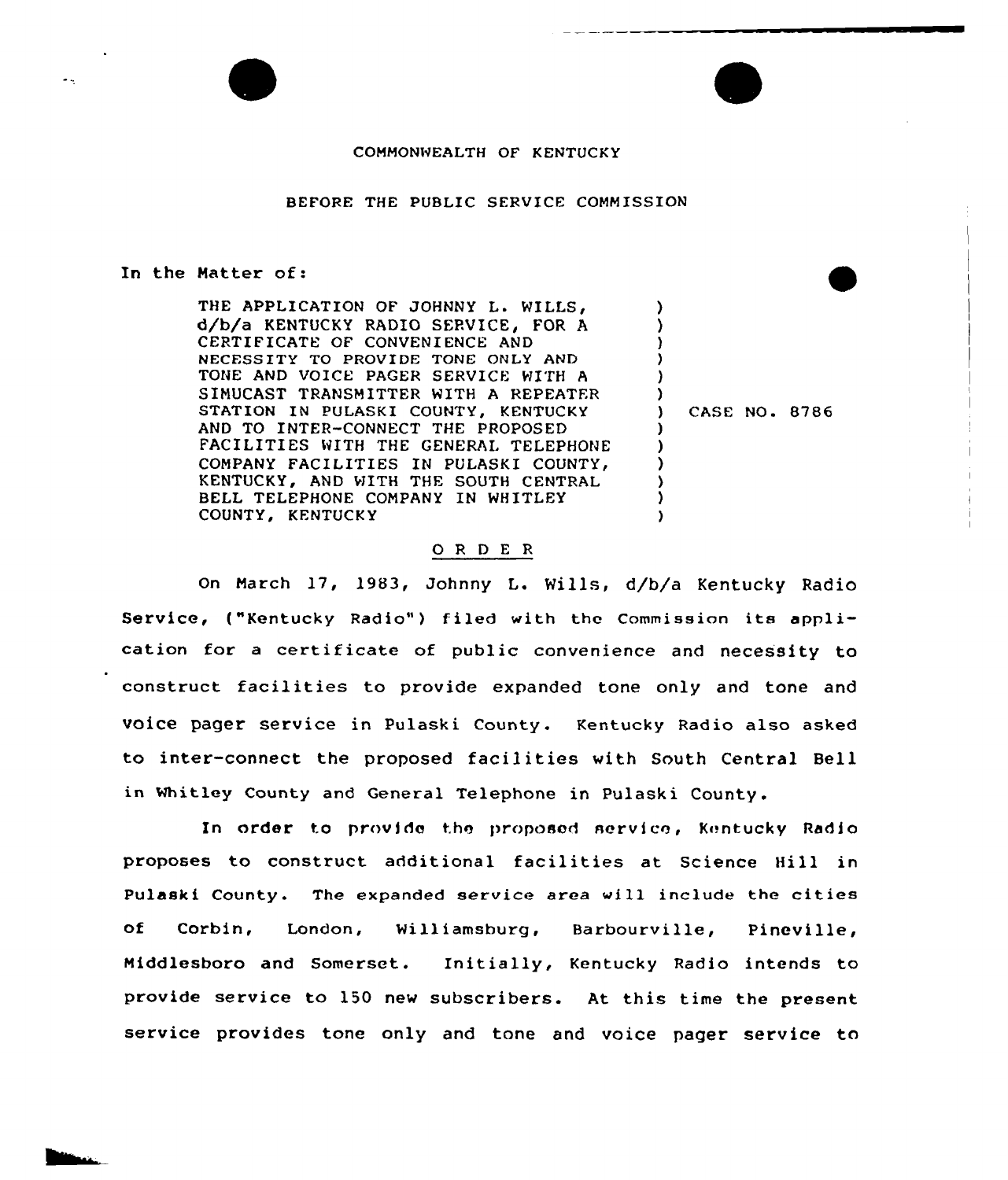approximately 200 subscribers in Whitley, Laurel, Knox and Bell counties of Kentucky.

# Findings and ORDER

The Commission, after considering this matter and being advised, is of the opinion and finds that:

l) Kentucky Radio's proposed expansion of its paging service to include the pulaski County, Kentucky, area is in the public interest and a certificate of public convenience and necessity to construct the necessaxy facilities to offer this service should be granted; and

2) Kentucky Radio's proposed rates and charges for the new service are the same as those already approved by the Commission for similar service rendered by Kentucky Radio in the other axeas it serves, are reasonable and should be approved effective with the institution of such service.

IT IS THEREFORE ORDERED that Kentucky Radio be and it hereby is granted <sup>a</sup> certificate of public convenience and necessity to construct the necessary facilities to provide its proposed tone only and tone and voice paging service in Pulaski County, Kentucky, and its onvirons.

IT IS FURTHER ORDERED that the rates, charges and conditions of service for the new service shall he the same as those in effect for similar service offered by Kentucky Radio in its existing service area, and further that such rates and charges shall be effective with the institution of the new service.